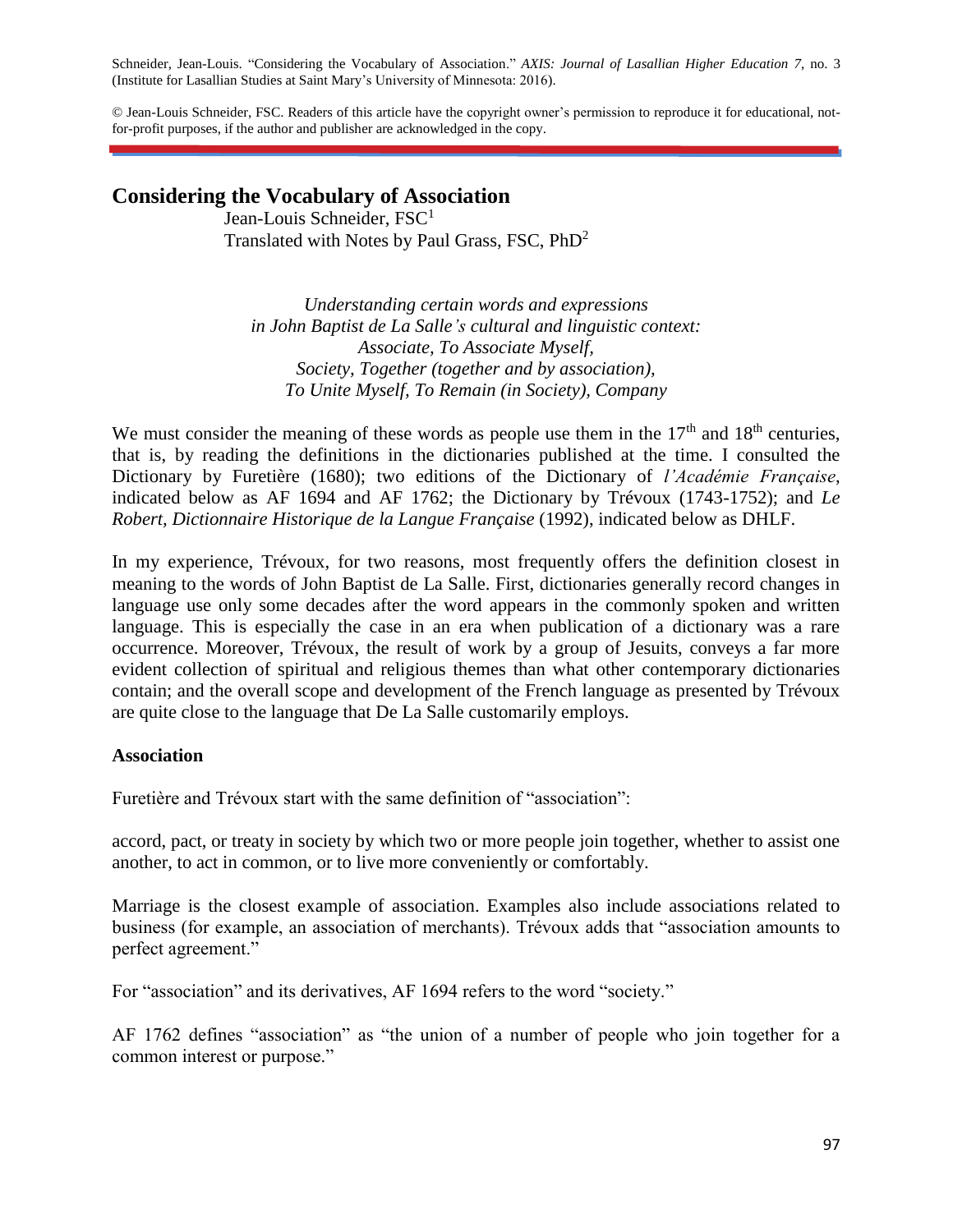The DHLF historical overview indicates that the word "association" first appears in the French language in 1408, and it connects the word with *compagnie* (company). Today, "association, in French law, is the pooling of activity without a profit motive, in contrast to a society or to a commercial enterprise." This precise distinction is relevant for us because, for John Baptist de La Salle, "association" and "to associate oneself" are not juridically opposed to "society" or "to form a society."

#### **Associate (noun)**

Trévoux develops at length the meaning of this term "associate" as it pertains to religious congregations, especially those of women: associates of the Visitation, associates of the Sisters of Saint Genevieve (or Miramiones<sup>3</sup>), and people who participate in the life of the religious community but are ineligible to hold positions of responsibility.

The other dictionaries define "associate" as a member of an association.

In Furetière, "An associate can connect with, or make a commitment to, another associate, but all associates must consent when undertaking something in common."

John Baptist de La Salle rarely uses the term "associate" as we do today when speaking of associates. The word appears only twice in his *Meditations* (both of them in the Meditation on Saint Bruno<sup>4</sup>), once in *The Rules of Christian Decorum and Civility*,<sup>5</sup> and once in *Religious Instructions and Exercises of Piety for the Christian Schools*. 6

#### **To Associate**

In Furetière and Trévoux, "to associate" is "to form a society or to admit someone into a company." They offer as an example, among others, "the confraternity of believers who associate themselves in prayer for one another."

AF 1762 defines "to associate" as "to receive someone in a company in order to participate in the benefits of that company"; and it is the only dictionary in that early group to use the reflexive form, "to associate oneself with someone else is to form a society with someone for a specific common interest."

DHLF indicates that this reflexive form appears in French in 1413 and that the double construction, to associate someone to someone or with something, dates from the first half of the  $17<sup>th</sup>$  century.

The word "association" is related to "society" and to "company."

Association refers to persons and is formed freely by the consent of those who constitute it for the purpose of pursuing a common goal or of sharing interests.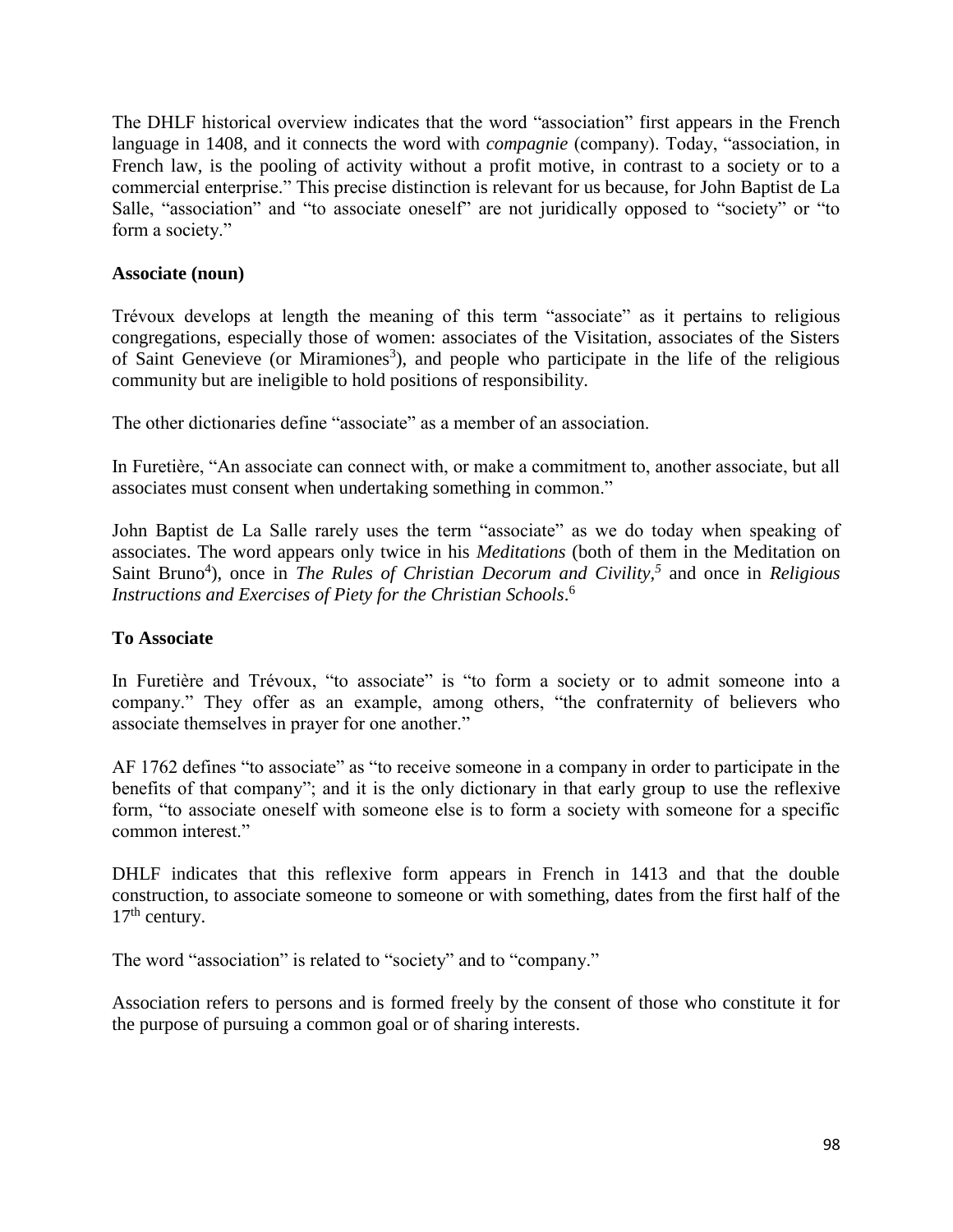To be an "associate" supposes agreement with a certain number of rules of conduct, a degree of participation in the association's activities, a pooling among the members, and common accord about specific operations.

Associating oneself presupposes a common purpose among the associates.

# **To Unite Myself**

The dictionaries refer only indirectly to this reflexive form "to unite myself."

Furetière and Trévoux give the same general definition of "to unite": "to gather together, to join two things together to make one."

Trévoux mentions that "to unite together" is not a tautology (citing Vaugelas<sup>7</sup>). In the sphere of ethics, "united" is used when speaking of peace, friendship, and harmony among people.

AF 1694 and AF 1762 also offer a symbolic sense of the verb "to unite": "it is said of people who share a bond."

According to DHLF, the term initially means "to establish emotional bonds among people" and is used at the end of the  $16<sup>th</sup>$  century (1594) in a particular context: to join together for an economic, religious, or political cause. Such association, however, does not imply unity (1636). "To unite myself" is also used in the sense of "binding two people in marriage" (1644 and 1669), a meaning nearly contemporaneous with De La Salle.

The term "to unite" is related to "association." This terminology occurs in the definition of marriage, already noted with respect to "association" and "to associate myself." In our vow formula, we say, "to unite and to remain," which are major aspects of marriage.

The verb "to unite" is related to "together," doing things together, bonding together.

The moral meaning of "to unite" is significant in relation to the themes of peace, friendship, and harmony.

# *To Remain*

In Furetière, "to remain" is to sojourn in a particular place, to live somewhere, to do something for a period of time, to pause in place, to rest.

In AF 1762, the meaning is "to be permanent."

In Trévoux, one definition is "to lodge, to inhabit, to sojourn in a place"; and another is "to persist, to persevere, to be in a continuous state."

"To remain" implies permanence in space (a place) and in time and thus includes the notion of stability: to pause, to remain, to persist, to persevere.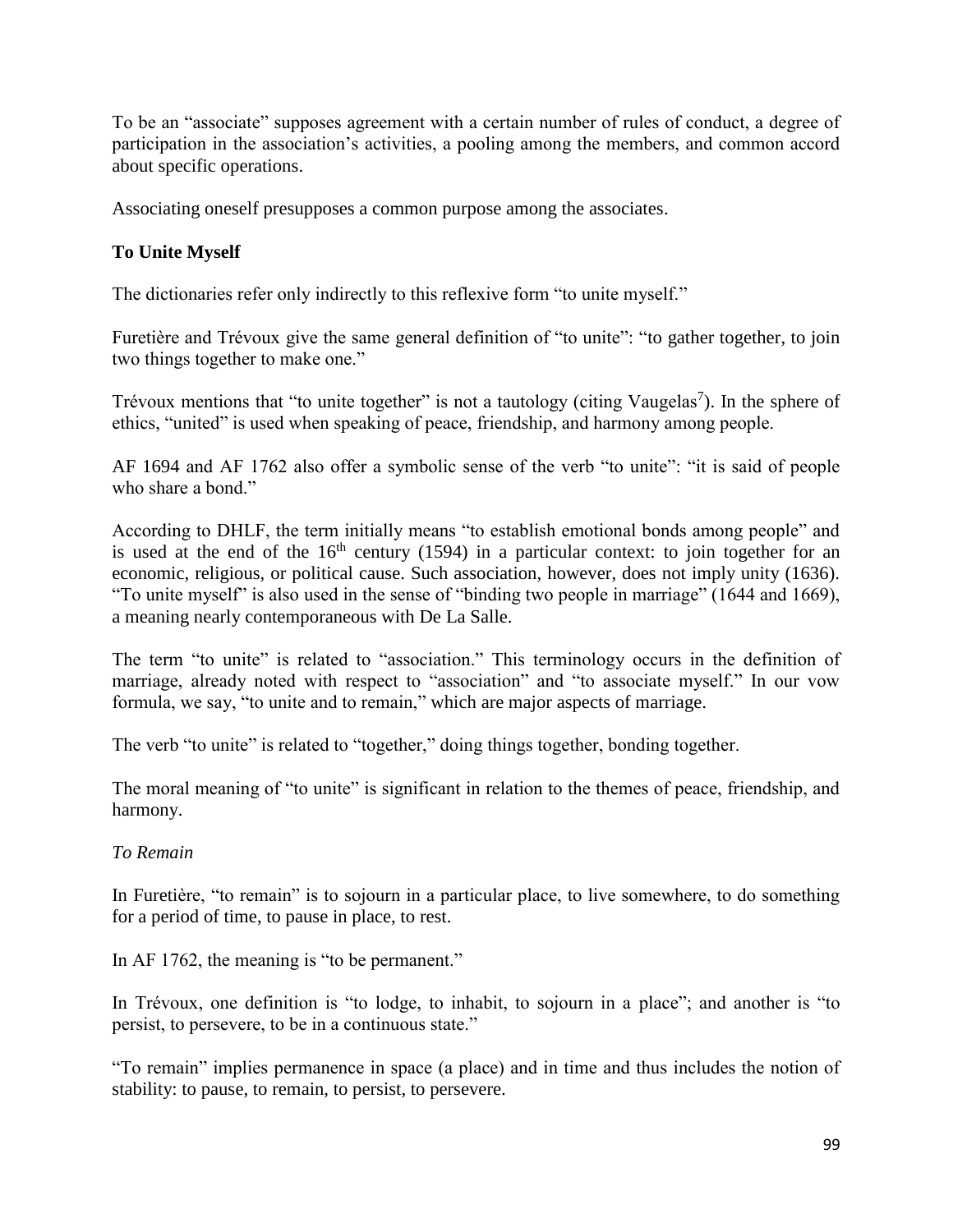"To remain in society...." is not to remain in one place; it is an inner process.

"To unite myself and to remain in society with the Brothers of the Christian Schools, who are associated to conduct, together and by association, schools...." Two important elements appear in the formula: "to unite myself" and "to remain in society." Specific people, Brothers of the Christian Schools, constitute this "Society" which puts in place a project that thereafter characterizes it: conducting "schools for the service of the poor" (formerly, "gratuitous schools").

To unite ourselves with this particular Society is to make common cause with others who are working on this project.

"To remain" is to will the project's continuation. Not separating from this Society and its project means persevering in the Society and in its realization of the specific project.

#### **Society**

Furetière and Trévoux begin with the same point of view: "Society is an assembly of people in one place who focus on helping people in need."

The term also refers to a particular bond of friendship and mutual interest among people.

Trévoux, in particular, develops the religious dimension: "Religious form societies as Congregations to live in common according to a *Rule*." Examples include the Society of Jesus and the Societies of the Sorbonne, of Saint Joseph, and of Brittany (a Benedictine branch<sup>8</sup>).

DHLF historically connects the word "society" with "association, meeting, community, alliance, company, and groupings both professional and religious." The main point is that a group forms itself for a specific purpose.

"Society," in the sense of "a group constituted for a purpose," implies:

- accord among the members.
- definition of a common project, commercial, religious….
- definitive structure: rules, positions with responsibilities, and functional procedures.

This certainly is the case with the "Society of Brothers," with its vows, its *Rule*, and its mode of functioning (as in the election of the Superior at its origin).

The meaning of "Society," then, always remains related to that of "association."

Two aspects stand out particularly with the term, "Society": its purpose (something "for which" people create and construct a Society) and its organization (which always is related to the Society's purpose). A religious society is neither a literary nor a commercial society; its operating methods are different.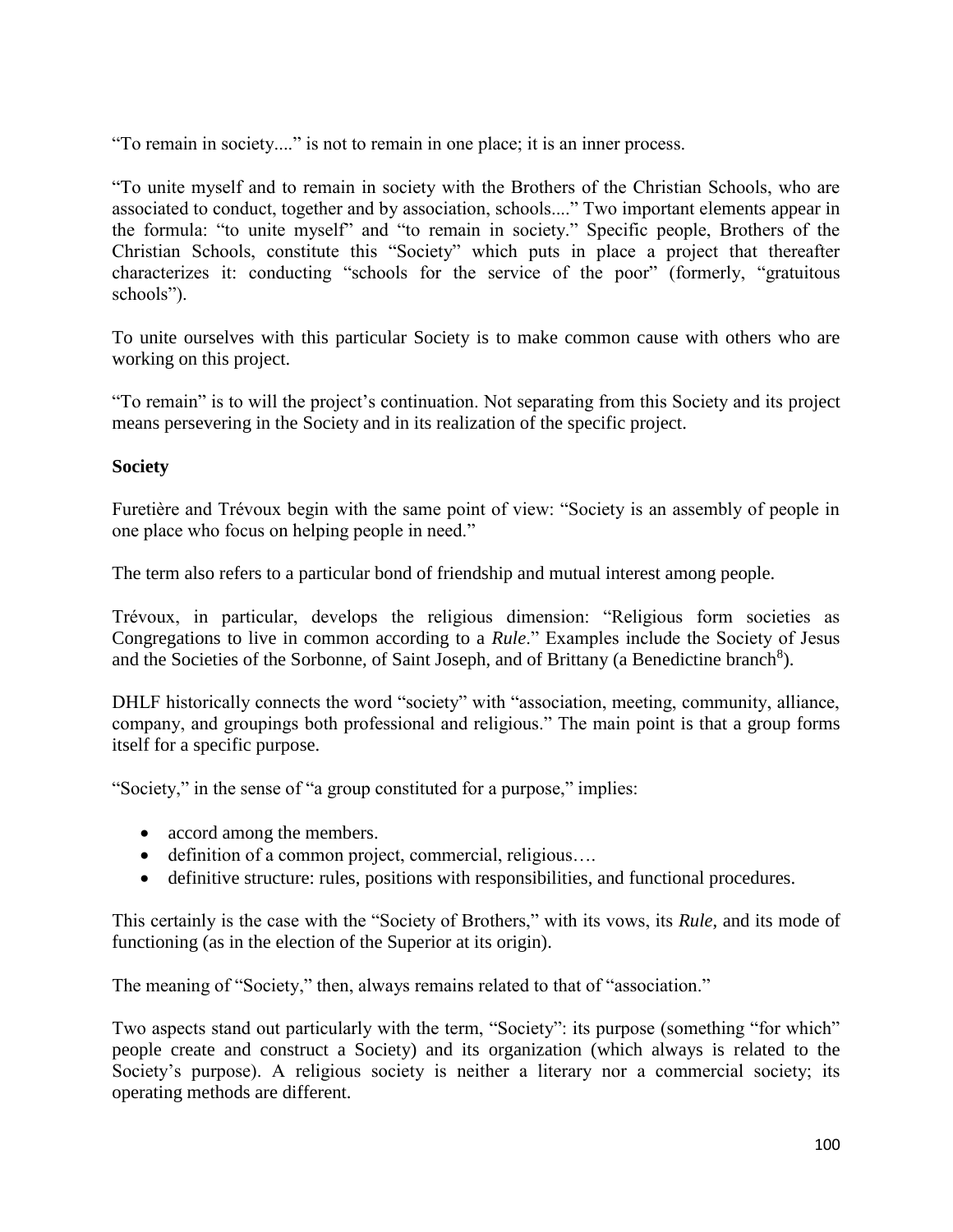To be in society, to create society, also includes the particular relationships among its members.

### **Together**

In all four sets of dictionaries, "together" means "one with the other," and to go together means "to go in company with."

DHLF indicates that the French word "*ensemble*" stems from the Latin word<sup>9</sup> meaning "together" and "simultaneous." Other meanings develop later, including "one with the other" and "at the same time, simultaneously."

The Lasallian expression "together and by association" might seem redundant. A relevant text is in the 1699 formula of vows of Brother Paul Narra: "to unite myself and to live in Society with the Brothers who are associated together to keep together and by association gratuitous schools...."

"Together" approaches in meaning the expression "uniting myself" in the sense of physical proximity in this effort; the proximity might be that of a local community.

"Together" would also describe the approach taken by a local community in its own particular educational work.

"By association" would envisage a global perspective by the District or by the Institute in proclaiming a project "to conduct schools to serve poor people."

"Together" does not involve the same organization, will, and global nature as a project "by association for...." and "in Society for...."

### **Company**

In Furetière and Trévoux, "company" is "a collective name that refers to a number of people who assemble in the same place with the same plan."

The AF 1762 definition is "an assembly of a number of people who participate in conversation or in some kind of society and bond."

In Trévoux, "company" also means a certain assembled "body." *Compagnies Souveraines* (legal courts); *l'Académie Française* is a Company. The word also refers to Societies, religious houses, colleges,<sup>10</sup> the "Company of Jesus." Company is also used for an association or a society of merchants.

In DHLF a "company" is a voluntary, often organized, grouping of people, an association of people gathered together by objectives and common statutes in commercial, ideological, and religious domains.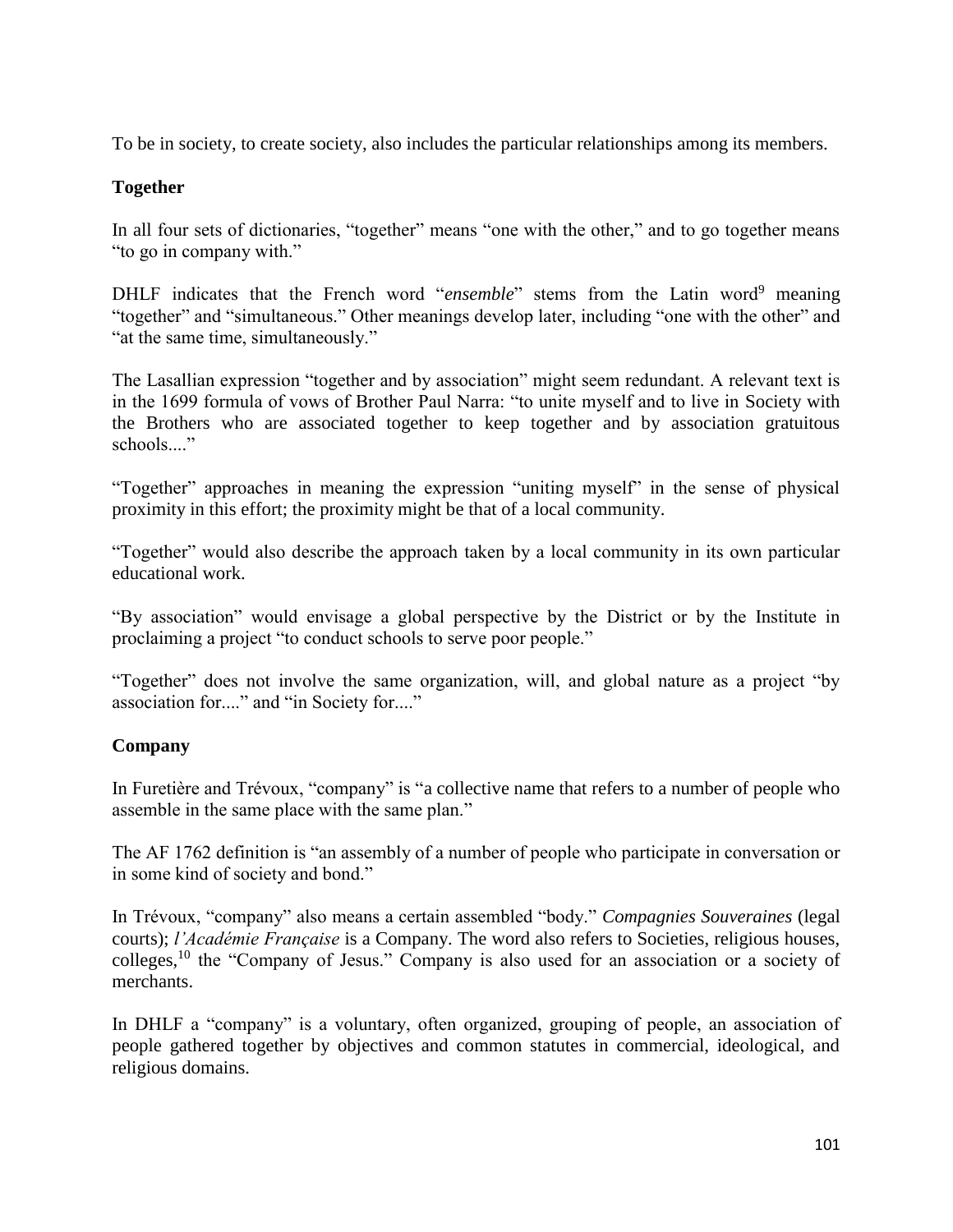"Company" is close to "society" and to "association."

In their Letter of April l, 1714, the principal Brothers write to the Founder: "Everyone is convinced that God gave you and still gives you the graces and talents needed to govern properly *this new Company....*"<sup>11</sup>

## **Conclusion**

In the language of the  $17<sup>th</sup>$  and  $18<sup>th</sup>$  centuries, "association" never refers to a local community; it always designates something larger.

It seems to me that we cannot point to John Baptist de La Salle and the vow of association and make of it a "vow of community." When De La Salle wants to refer to "the local community," he usually says "a house of the Institute." The principal Brothers summoned to the General Chapter of 1717 are the Directors of the principal houses. In the *Memorandum on the Habit*, the word "community" refers to all the Brothers, not to a local community.<sup>12</sup>

"Association," "Society," and "to create Society" are similar terms that refer to people who freely choose and who agree together to carry out a specific project (or an objective of the association or of the society) in a specific organizational structure that enables the "society" or the "association" to continue.

The dictionaries consulted illustrate the terms "association," "society," and "to unite myself" by referring to marriage. In other words, our understanding of "I promise and vow to unite myself and to remain in society ..." can, without any doubt, be clarified by considering the meaning and the anthropology of marriage.

"To remain" points out the permanence and the constancy of participation in the Society and in its objectives.

"To unite myself" perhaps contains a personal aspect; people unite (in marriage). In the vows, we Brothers say that we unite ourselves with others who share the same project.

In our vow "to unite myself and to remain in society with the Brothers of the Christian Schools, who are associated to conduct, together and by association, schools for the service of the poor...," we welcome our Brothers and are welcomed by them. We join a project, the one for which a "society" is created. We enter the project with determination to make it a success; we make it "our own." We sustain this project by making it effective locally ("together") and by undertaking its perpetuation through history and events ("by association"). The project "to conduct … schools for the service of the poor" is not reduced to its local dimension. We must bear the responsibility for its global efficiency and effectiveness today.

*The vow of association for*... takes us out of ourselves and directs us to the mission. We are not left alone as we face this mission, for we consecrate ourselves "in Society." In vowing association, we acknowledge ourselves, and our Brothers acknowledge us, as active members of the Society who have a role in implementing its project. We also state that providing this service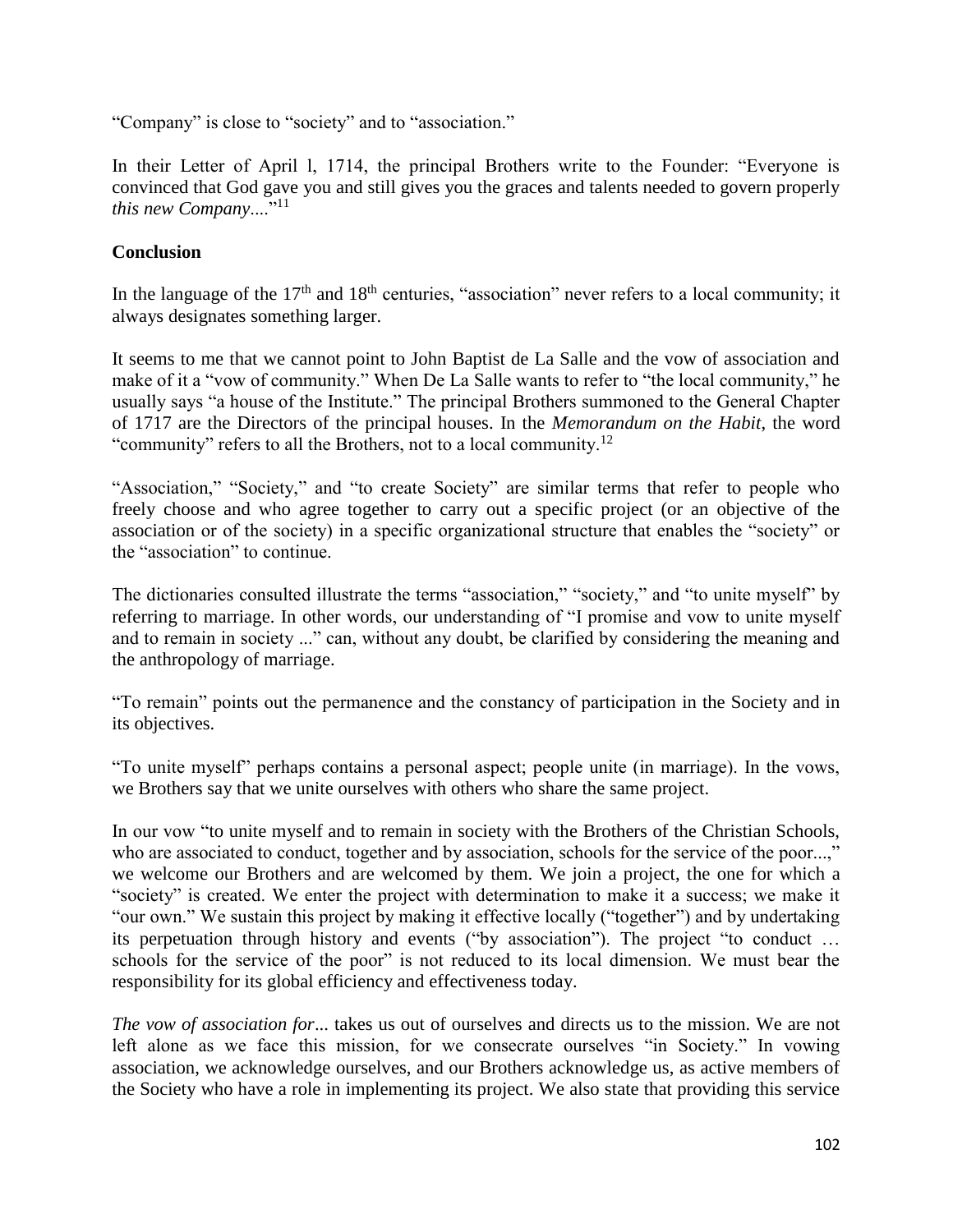to young and poor people is simultaneously the place of our consecration and the path to our holiness.

#### **Endnotes**

1. Brother Jean-Louis Schneider, who finalized this brief document about the vocabulary of association on September 27, 2004, is a member of the District of France. He has been a frequent presenter at the Centro Internazionale Lasalliano (CIL) in Rome and a regular presenter in Lasallian formation and education programs in his own District; and he was the Institute's Director of Lasallian Studies in Rome from 2004 to 2009.

2. Brother Paul Grass, FSC, who received a Doctor of Philosophy degree from Michigan State University (1970), served as Vice President of Saint Mary's College, Winona, MN (1976- 1987), Regional Coordinator (1988-1991) and Executive Editor of Lasallian Publications (1998- 2007) of the USA-Toronto Region, and Secretary General of the Institute of the Brothers of the Christian Schools (1991-1997).

3. https://en.wikipedia.org/wiki/Genevieve. The Institute named after the saint was the Daughters of Saint Geneviève, founded at Paris in 1636 by Francesca de Blosset, with the object of nursing the sick and teaching young girls. A somewhat similar Institute, popularly known as the Miramiones, had been founded … in 1611 by Marie Bonneau de Rubella Beauharnais de Miramion. These two Institutes were united in 1665, and the associates were called the Canonesses of Saint Geneviève ... Suppressed during the French Revolution, the Institute was revived in 1806 by Jeanne-Claude Jacoulet under the name of the Sisters of the Holy Family.

http://www.newadvent.org/cathen/07407c.htm. Sisters of the Holy Family, formerly known as Daughters of the Holy Family, and later as Miramiones. In 1636 Françoise de Blosset (d. 1642), a zealous collaborator of Saint Vincent de Paul, founded in Paris a religious community known as Daughters of Saint Genevieve ... Mme de Miramion (b. 1629; d. 1696) … in 1661, gathered about her a number of young women to lead a community life, under the patronage of the Holy Family, their aims coinciding almost exactly with those of the Daughters of Saint Genevieve. In 1665 a union of the two congregations was effected ... Mme de Miramion was elected superior. In time, several other communities also requested and obtained union with the Daughters of the Holy Family, known after Mme de Miramion's death as Miramiones.

4. Cf. Meditation #174.2: "... he engaged six other people with whom he associated" and "Such was the practice of Saint Bruno and his associates...." *Meditations by John Baptist de La Salle* (Landover, MD: Lasallian Publications, reprinted 2007), page 324.

5. Cf. John Baptist de La Salle, *The Rules of Christian Decorum and Civility* (Landover, MD: Lasallian Publications, reprinted 2007), page 91. Part Two, "Decorum in Common Activities and in Ordinary Situations," Chapter 5, "Amusements," Article 3, "Gaming." This edition translates the word "*associé*" as "partner" (in a team of two persons).

6. Cf. John Baptist de La Salle, *Religious Instructions and Exercises of Piety for the Christian Schools* (Landover, MD: Lasallian Publications, 2002), page 140: "... the number of